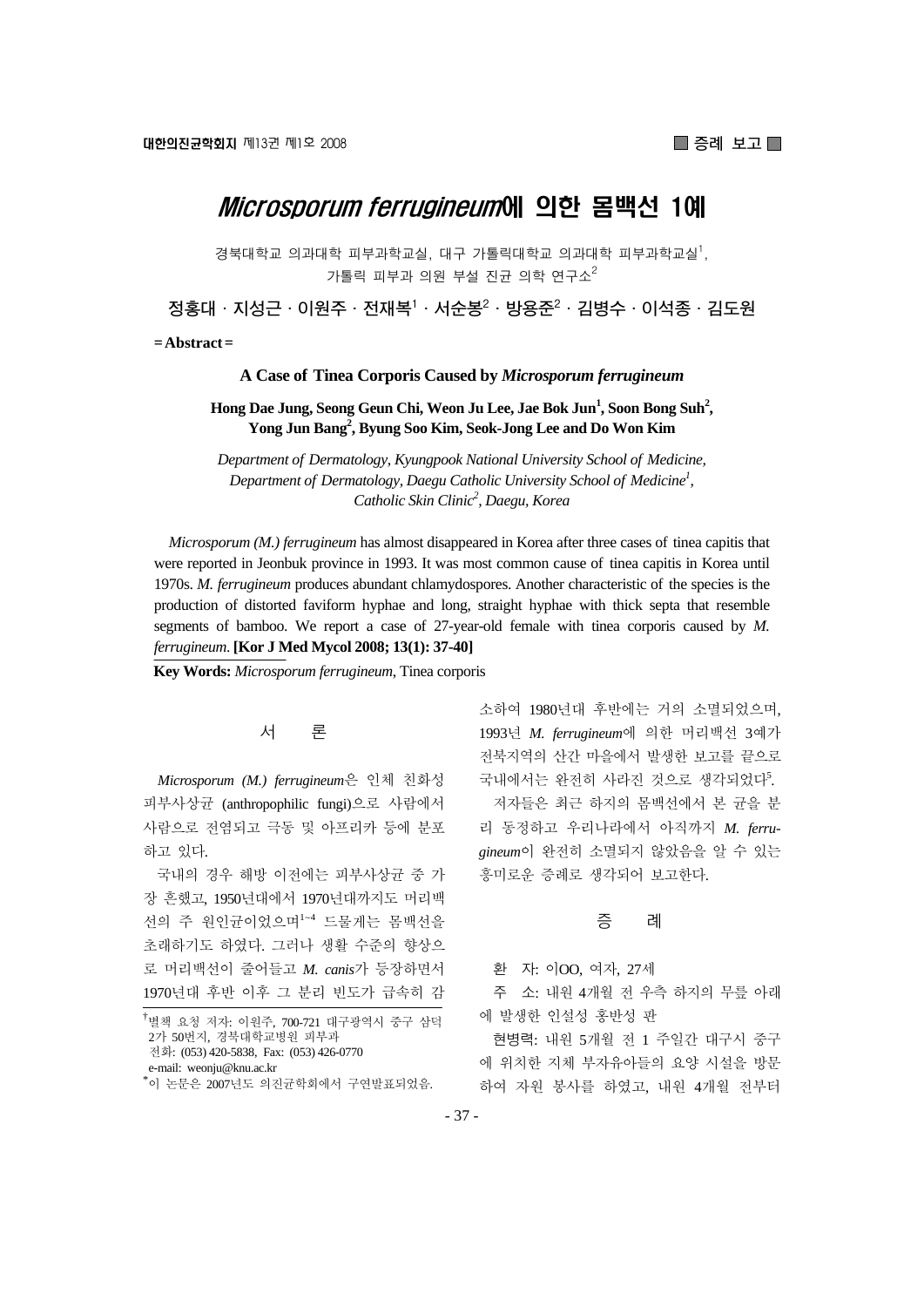

**Fig. 1.** Abundant chlamydospores and long, straight hyphae with thick septa that resemble segments of bamboo (lactophenol cotton blue stain, ×200): *Microsporum ferrugineum*

우측 하지의 무릎 아래에서 소양성 구진이 발생 하여 서서히 커지는 양상을 보였으며, 내원 당시 3 cm 크기의 인설성 홍반성 윤상 병소로 확대되 었다.

과거력과 가족력: 특이 사항 없음

신체검사 소견: 피부 병변 이외에는 특이 사항 없음

진균 검사

현미경 소견: 병변에서 실시한 KOH 검사에 서 진균의 균사가 관찰되었으며, lactophenol cotton blue 염색에서는 두터운 격벽에 의해 대 나무 모양으로 마디지는 균사와 후막포자를 관 찰할 수 있어 *M. ferrugineum*으로 동정하였다 (Fig. 1).

진균 배양 소견: potato dextrose agar complemented with 0.5% chloramphenicol (PDAC) 배지에 서 시행한 진균 배양 검사상 초기에는 *M. canis* 를 닮은 담황갈색의 평탄한 집락으로 시작하였으 나 후기에는 방사상으로 주름지고 중앙이 불규칙 하게 융기되며 보다 짙은 쇠녹을 연상케 하는 황 갈색 집락을 형성하였다 (Fig. 2).

치료 및 경과: 임상 소견, 현미경 소견 및 진 균 배양 소견으로 *M. ferrugineum*에 의한 몸백선 으로 진단하고 terbinafine을 1일 250 mg씩 14일 간 경구 복용시킨 후 임상 및 진균학적 소견이 호전되었다.



**Fig. 2.** Colony was folded, glabrous, velvety, yellowishbrown in color and reverse was rusty-red in color

감염 경로 추적: 저자들은 환자가 내원 5개월 전 1주일간 자원 봉사를 했던 대구시 중구에 위 치한 지체 부자유아들의 요양 시설을 찾아가서 역학 조사를 시행하였다. 피부 진균증이 의심되 는 병변을 가진 지체 부자유아들에 한하여 신체 검사, Wood등 조사, KOH 검사 및 배양 검사를 시행하였다. 환아들의 두피에서 인설성 홍반성 판을 관찰할 수 있었다. 병변에서 실시한 Wood 등 검사에서는 약한 황녹색의 형광을 볼 수 있었 으며, KOH 검사에서는 다수의 균사와 포자들이 관찰되었고, lactophenol cotton blue 염색에서는 6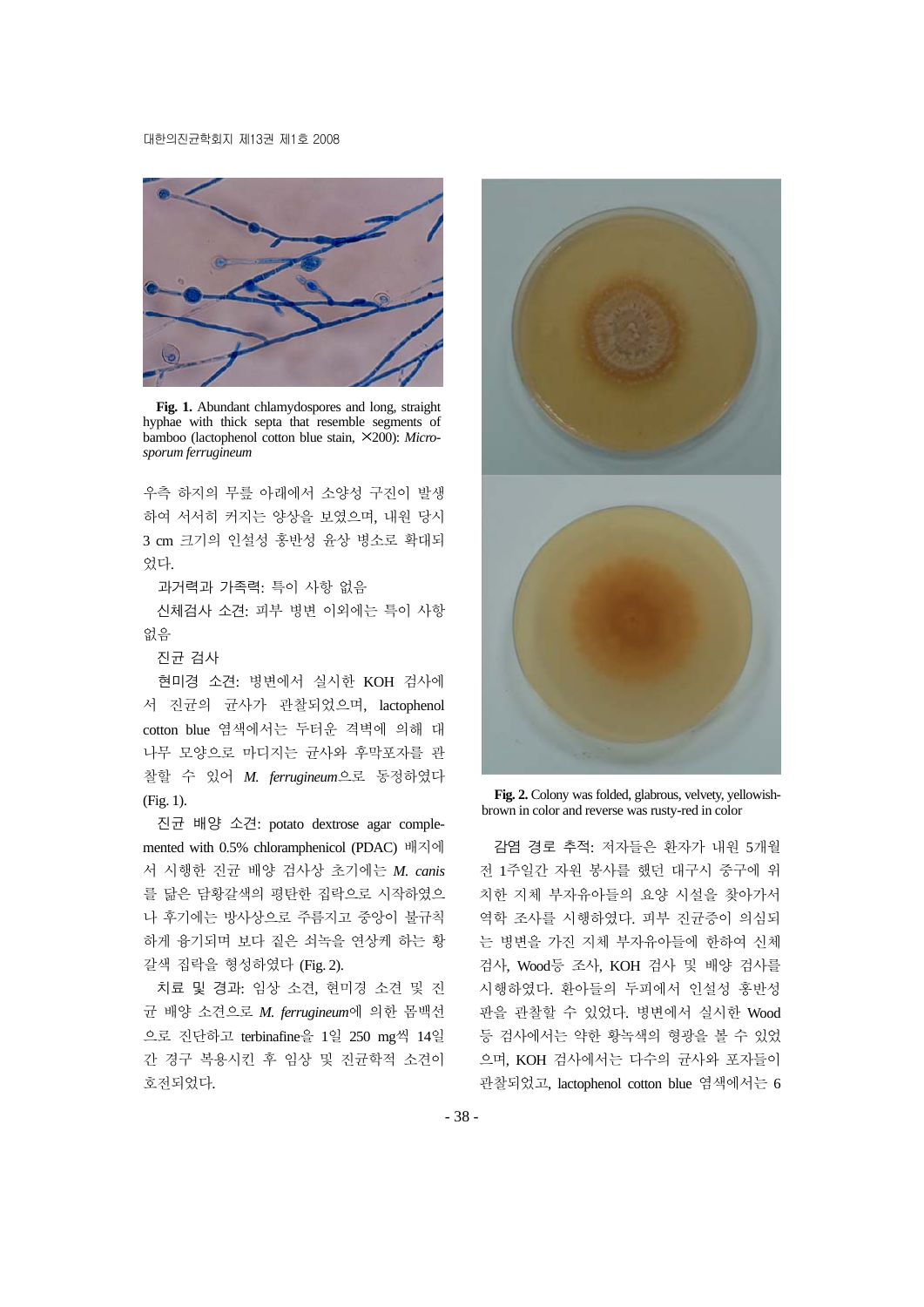개 이상의 격벽과 표면에 작은 돌기가 있는 두꺼 운 벽을 가진 대분생자를 다수 관찰할 수 있었다. 진균 배양 소견으로 집락의 표면은 솜털형 백색 집락을 보였고 뒷면은 황갈색 색소 침착 소견을 보였다. 조사결과 12명의 환아들 중 균이 동정된 8명은 *M. canis*로 확인되었다. 이에 지체 부자유 아들로부터의 감염은 아닌 것으로 결론을 내렸 으며 *M. ferrugineum*의 감염원을 규명하지는 못 하였다.

### 고 찰

1970년대까지 국내에서 머리백선의 주 원인균 은 *M. ferrugineum*이었다<sup>1</sup>~<sup>4</sup> . 1971년의 한 보고에 의하면 머리백선의 원인균 중 80%를 차지했으 며<sup>3</sup>, 1976년에는 87%<sup>4</sup>, 1986년에는 0%<sup>6</sup>, 1989년은 4%<sup>7</sup>, 1992년에는 0%<sup>8</sup>로 보고되었다. 1980년대에 는 생활 수준의 향상과 *M. canis*의 등장으로 인 해 *M. ferrugineum*의 분리 빈도가 급격히 감소하 였음을 알 수 있었으며 1993년 머리백선 3예가 전북지역에서 발생한 보고를 끝으로 국내에서는 완전히 사라진 것으로 생각되었다<sup>5</sup>. 전세계적으 로는 이란, 일본 등에서 아직도 보고가 되고 있 는 상황이다<sup>9,10</sup>.

*M. ferrugineum*은 위생과 영양상태가 좋지 못한 고아원이나 초등학교의 아동들 사이에서 집단적 으로 발생하는 경우가 많았다<sup>11,12</sup>. 본 증례에서 환자의 감염원을 찾기 위해 병력 청취를 행한 결과 대구시 중구에 위치한 지체 부자유아들의 요양 시설을 방문하여 1주일간 봉사 활동을 한 한달 후 증상이 발생하였다는 것을 확인하였다. 저자들은 요양 시설을 방문하고 역학 조사를 행 하여 진균 감염증이 의심되는 지체 부자유아들 을 신체 검사, Wood등 검사, KOH 검사를 통해 12명을 발견하였으나 균이 동정된 8명에서 *M. canis*를 확인할 수 있었고 *M. ferrugineum*의 균주 는 전혀 발견하지 못하였다. 환자의 가족력에서 도 특이 사항이 없어 환자의 감염원을 찾지는 못하였다.

*M. ferrugineum* 감염은 동전 내지 달걀 크기의 인설성 판의 양상으로 두피에서 단일 병소로 시 작하여 다발성으로 많아져 서로 융합하며 경계 가 명확해지는 경향을 보인다. 염증 및 자각 증 상은 심하지 않으나 모발은 광택이 없고 두피 상 부에서 부러져 있는 경우가 많으며 드물게는 몸 백선을 일으키기도 한다13,14. 본 증례는 머리백선 이 아닌 다리에 발생한 몸백선의 임상 양상을 가 지고 있었다.

Lactophenol cotton blue 염색에서는 두터운 격 벽에 의해 대나무 모양으로 마디지는 균사와 후 막포자를 볼 수 있고 진균 배양 검사상 방사상 으로 주름지고 중앙이 불규칙하게 융기되며 보다 짙은 쇠녹을 연상케 하는 황갈색 집락을 형성하 는 특징적인 소견으로 다른 진균 감염증과 구별 이 된다.

저자들은 우측 하지에 발생한 *M. ferrugineum* 에 의한 몸백선 1예를 경험하고 국내에서 소멸 된 것으로 생각되어 오던 진균이 다시 발견되었 다는 점에서 흥미로운 증례로 사료되어 보고하는 바이다.

## 참 고 문 헌

- 1. Hong JK. A supplementary study on tinea capitis in Taegu city. Korean J Dermatol 1962; 2: 7-14
- 2. Kim HS. The statistical and mycological survey on superficial dermatomycoses. Korean J Dermatol 1971; 9: 1-4
- 3. Kim HS. The statistical and mycological survey on superficial dermatomycoses. Korean J Dermatol 1975; 13: 69-73
- 4. Kim BS, Suh SB. Mycological and clinical observations on dermatophytosis. Korean J Dermatol 1976; 14: 325-334
- 5. Kim HU, Choi CJ, Yun SK. Three cases of tinea capitis caused by *Microsporum ferrugineum*. Korean J Dermatol 1993; 31: 760-764
- 6. Kim KH, Lee CY, Kim DH. Dermatophytoses in Pusan area. Korean J Dermatol 1986; 24: 263-270